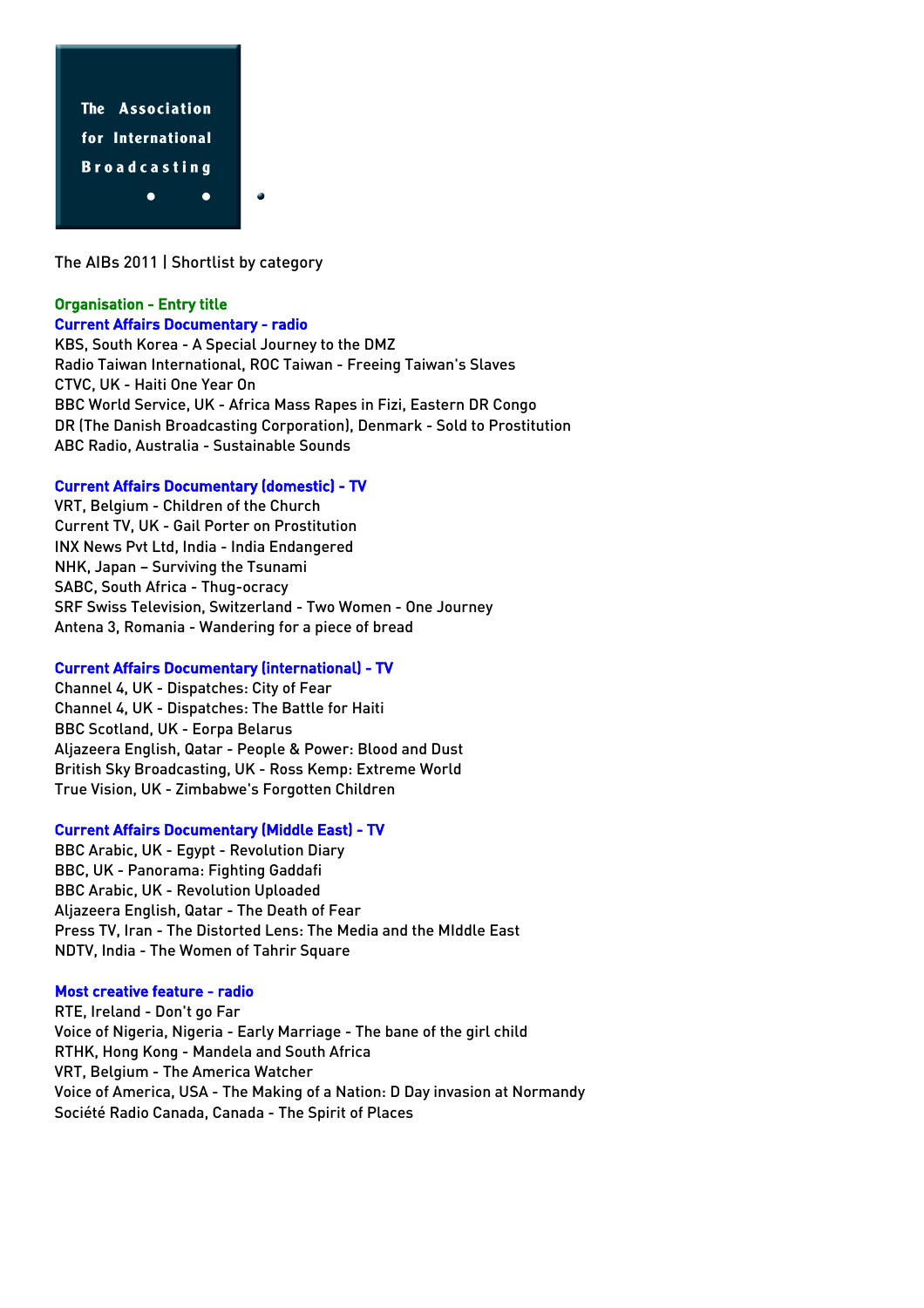# Best investigative documentary - radio

Czech Radio, Czech Republic - Pilot and death Radio Free Asia, USA - Staring Down the Muzzle RFE/RL, Czech Republic - The Invisible Women of Osh

#### Clearest coverage of a single news event - radio

BBC Radio 5 Live, UK - AV: Mock Election Voice of America, USA - Cairo Protesters in jubilant mood ABC Radio, Australia - Cyclone Yasi Radio Free Asia, USA - Nuclear leak at Daya Bay BBC Burmese Service, UK - Release of Pro Democracy Leader Aung San Suu Kyi

#### Clearest coverage of a single news event - TV

CBS, USA - 60 Minutes: A Relentless Enemy NHK, Japan - Departing in Dignity Sky News, UK - Egypt Crisis VRT, Belgium - Floods in Pakistan NDTV, India - Japan Tsunami BBC World News, UK - Japanese Earthquake & Tsunami Aljazeera English, Qatar - Osama Bin Ladan Death Antena 3, Romania - Tragedy at the Giulesti Maternity Hospital

#### Best children's factual programme or series

BBC Newsround, UK - Growing up in a war zone BBC Newsround, UK - Living with Alcohol BBC Newsround, UK - Living with Cancer BBC Children's, UK - Serious Explorers: Livingstone

#### Best financial or business programme

CBS, USA - 60 Minutes: Hard Times Generation Société Radio Canada, Canada - Meltdown RT News Channel, Russia - On the money CBS, USA - 60 Minutes: The 99ers France 24, France - The new Irish exodus

### Best investigative documentary - TV

Aljazeera English, Qatar - On a wing and a prayer BBC London, UK - Project Prevention DR (The Danish Broadcasting Corporation), Denmark - The Man who lied the World into War Antena 3, Romania - The Poison on our homes Channel News Asia, Mediacorp, Singapore - Unbroken Faith CNN International, USA - World's Untold Stories: Locked up and Forgotten

### Best science programme or series

KBS, South Korea - Exploring Human - Memory British Sky Broadcasting, UK - Flying Monsters 3D Deutsche Welle, Germany - Future Now Series TGA Production, France - Is the magnetic pole about to flip? Russian Travel Guide TV, Russia - Volcanoes of Kamchatka

### Best coverage of a live sports event

Nine Network, Australia - 2010 State of Origin - NSW v QLD Game 1 Russian Travel Guide TV, Russia - Khanty-Mansiysk World Chess Olympiad BBC Birmingham, UK - Stoke City in the FA Cup Final Eurosport, France - IRC SimulCam Coverage NDTV, India - The World Cup of Joy Sony Professional & Others, UK - Wimbledon in 3D